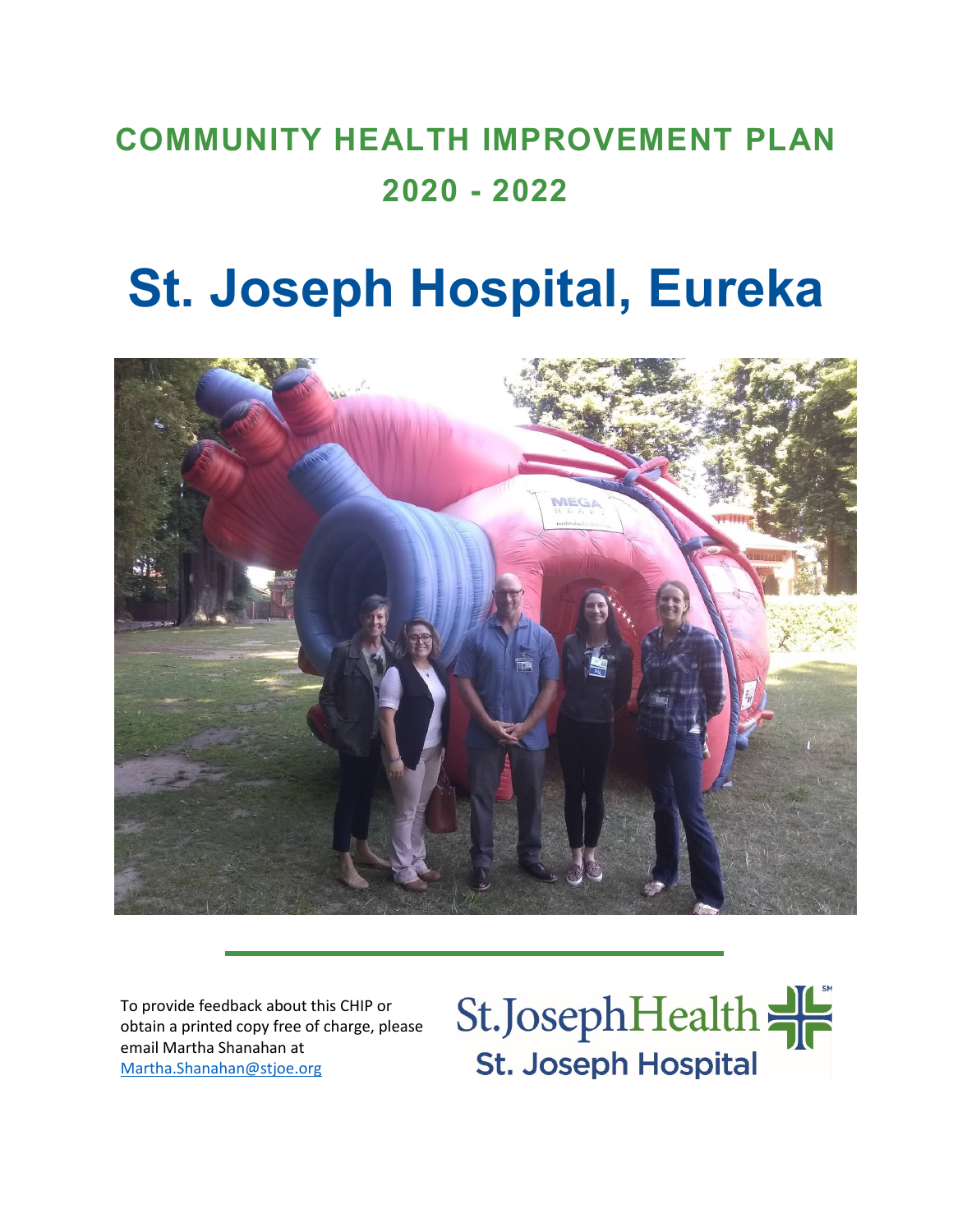# CONTENTS

| Addressing the Needs of the Community: 2020-2022 Key Community Benefit Initiatives and |
|----------------------------------------------------------------------------------------|
|                                                                                        |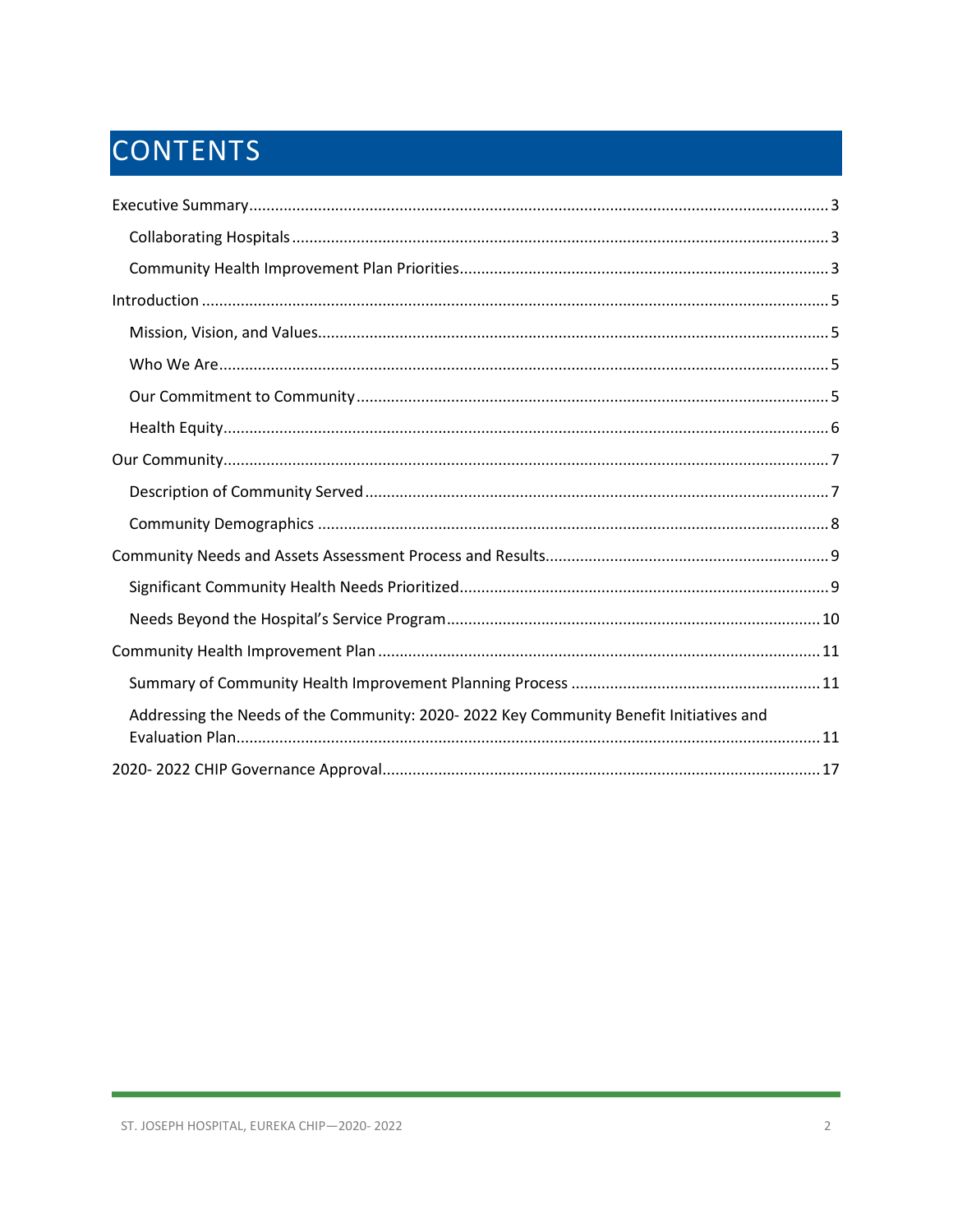# <span id="page-2-0"></span>EXECUTIVE SUMMARY

Providence St. Joseph Health continues its Mission of service in Humboldt County through Redwood Memorial Hospital and St. Joseph Hospital, Eureka. St. Joseph Hospital, Eureka is an acute-care hospital with 138 licensed beds, founded in 1920 and located in Eureka, California. St. Joseph Hospital's service area is the entirety of Humboldt County, including 134,707 people.

Redwood Memorial Hospital and St. Joseph Hospital, Eureka dedicate resources to improve the health and quality of life for the communities in Humboldt County, with special emphasis on the needs of the economically poor and vulnerable. During the most recent fiscal year, the hospitals provided \$23,849,299 in Community Benefit in response to unmet needs.

St. Joseph Hospital, Eureka conducts a Community Health Needs Assessment (CHNA) in the communities it serves every three years to better understand the health-related needs and strengths. The results of the CHNA are used to guide and inform efforts to better address the needs of the community. Through a mixed-methods approach using quantitative and qualitative data, the CHNA process relied on several sources of information to identify community needs. The community information collected includes state and national public health data, qualitative data from interviews with stakeholders and listening sessions with service providers, and hospital utilization data.

### <span id="page-2-1"></span>Collaborating Hospitals

Redwood Memorial Hospital and St. Joseph Hospital, Eureka collaborated to complete the 2020-2022 Community Health Improvement Plan for their shared service area.

### <span id="page-2-2"></span>Community Health Improvement Plan Priorities

As a result of the findings of our [2019 Community Health Needs Assessment \(CHNA\)](https://www.providence.org/-/media/Project/psjh/providence/socal/Files/about/community-benefit/reports/2019chna-humboldtcounty.pdf?la=en&hash=50EF699E23AD7CF4CC0E6E082FF5B11C) and through a prioritization process aligned with our Mission, resources, and hospital strategic plan, St. Joseph Hospital, Eureka will focus on the following areas for its 2020-2022 Community Benefit efforts:

### PRIORITY 1: MENTAL HEALTH AND SUBSTANCE USE SERVICES

Mental health and substance use are interconnected with many other community needs, including the following: child abuse/neglect, economic insecurity, a lack of opportunities, racism, and discrimination. Residents of Humboldt County experience barriers to accessing needed behavioral health services due to a lack of inpatient care, insufficient psychiatrists and counselors, cost of care, stigma, and transportation.

### PRIORITY 2: HOMELESSNESS / LACK OF SAFE, AFFORDABLE HOUSING

The lack of affordable, safe housing stock in Humboldt County contributes to individuals with low incomes living unhoused or in overcrowded and unhealthy living conditions. In Humboldt County, there is a lack of available housing along the entire spectrum, particularly permanent-supportive housing. Housing discrimination, a lack of services for people experiencing homelessness, and a lack of support services for people once they are housed also contribute to the housing challenges.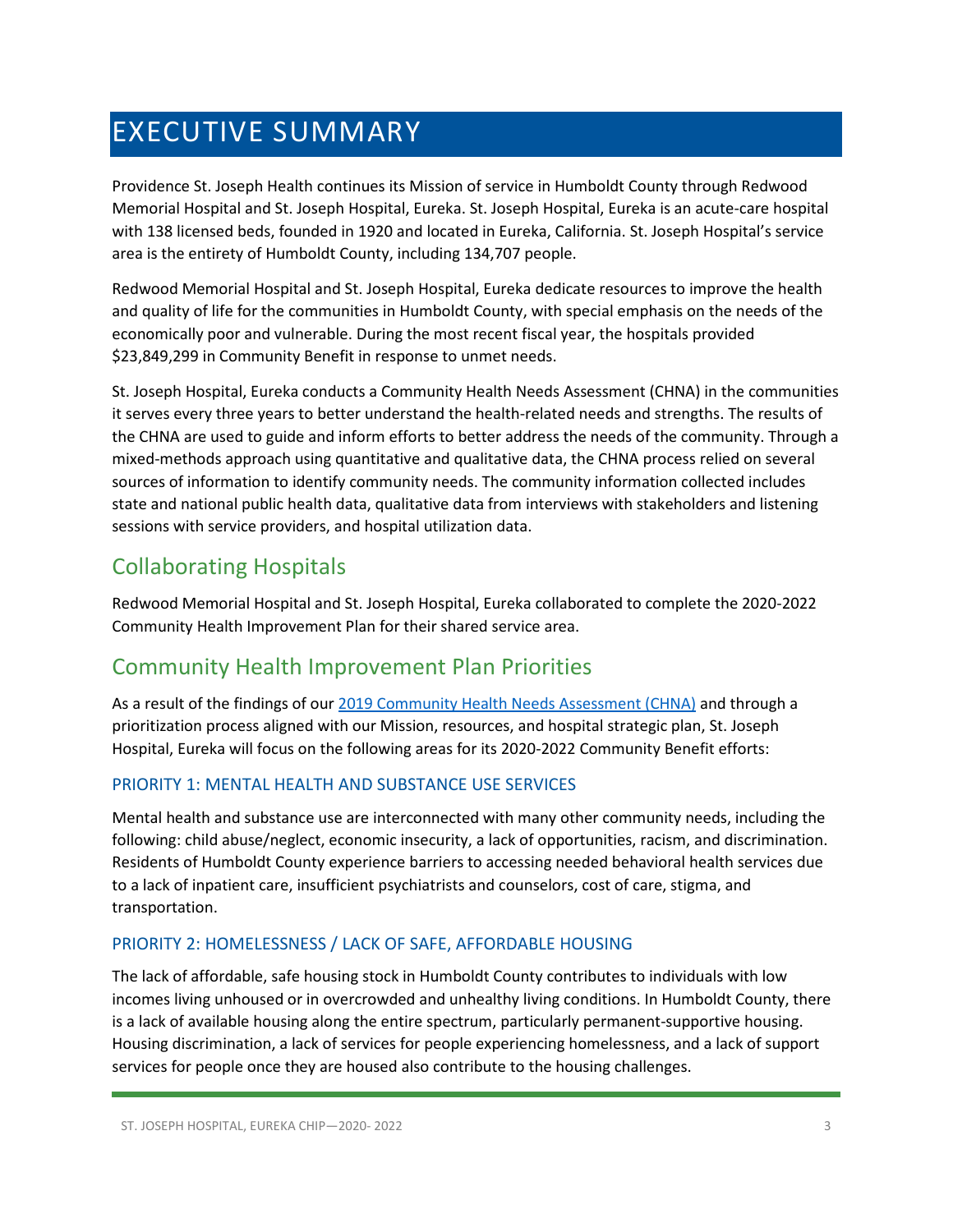### PRIORITY 3: RACISM AND DISCRIMINATION

Racism and historical trauma prevent Black, Brown, Indigenous, and People of Color (BBIPOC) from receiving high-quality, respectful, and responsive health care services and negatively effects mental health. Racism and discrimination contribute to economic insecurity, housing instability, and inequitable educational opportunities.

### PRIORITY 4: ACCESS TO HEALTH CARE

There is an overall lack of primary care providers and specialists within Humboldt County. Transportation especially, but also cost of care and hours of appointments, are barriers to care. There is a lack of culturally responsive and linguistically appropriate care for Latino/a and Native American communities, as well as a lack of respectful and competent services for transgender youth.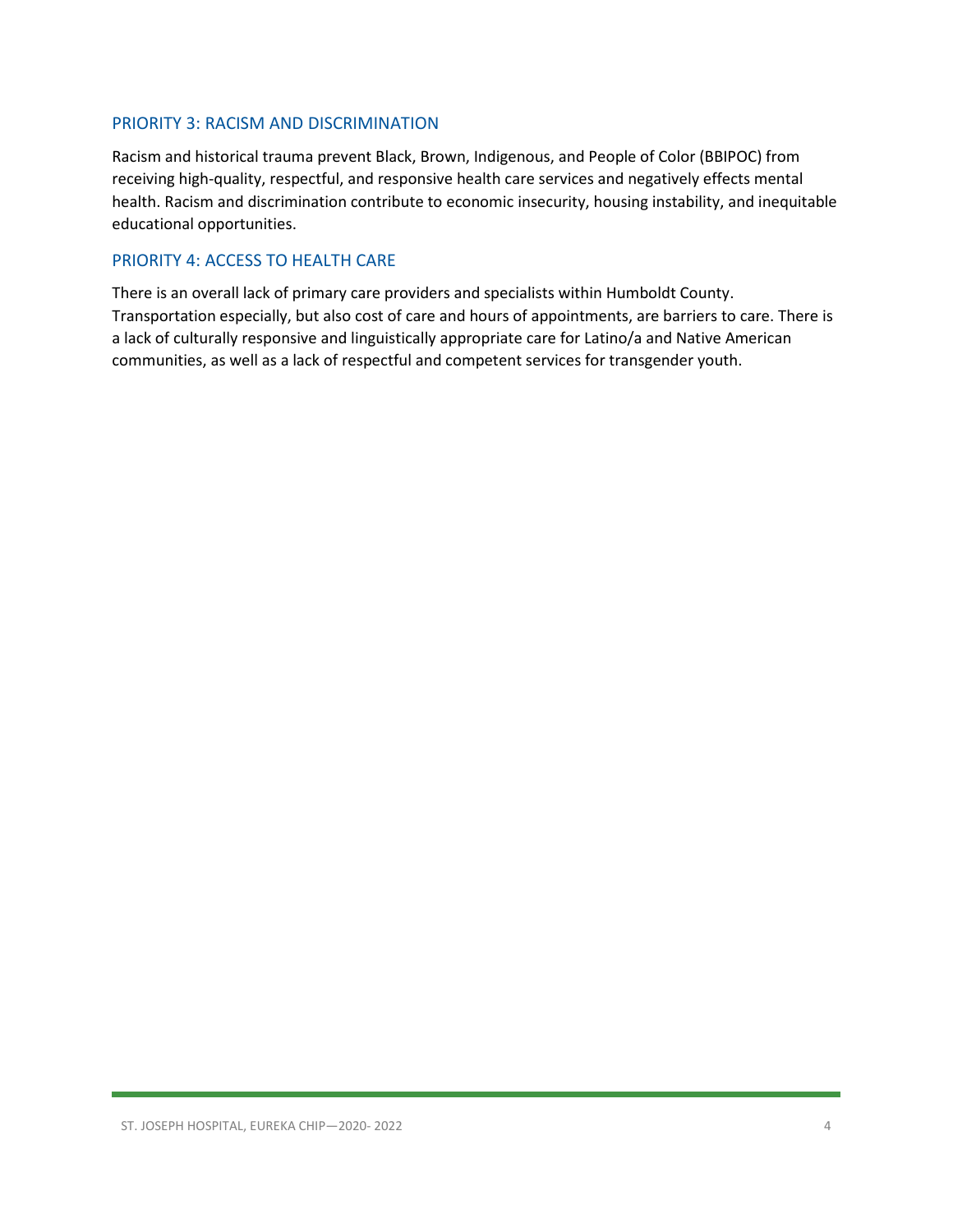## <span id="page-4-0"></span>INTRODUCTION

### <span id="page-4-1"></span>Mission, Vision, and Values

| <b>Our Mission</b> | As expressions of God's healing love, witnessed through the ministry of Jesus,<br>we are steadfast in serving all, especially those who are poor and vulnerable. |  |
|--------------------|------------------------------------------------------------------------------------------------------------------------------------------------------------------|--|
|                    | Our Vision Health for a Better World.                                                                                                                            |  |
| Our Values         | Compassion - Dignity - Justice - Excellence - Integrity                                                                                                          |  |

### <span id="page-4-2"></span>Who We Are

St. Joseph Hospital is an acute-care hospital founded in 1920 and located in Eureka, California. The hospital has 138 licensed beds, 130 of which are currently available, and a campus that is approximately 11.5 acres in size. St. Joseph Hospital has a staff of more than 1,150 and professional relationships with more than 300 local physicians. Major programs and services offered to the community include Level III trauma center and emergency services, maternity and infant care – including the region's only Level II NICU – cancer program, cardiac care, neurosciences and orthopedics.

St. Joseph Hospital offer a variety of community-based programs that meet the needs of vulnerable populations and focus on health equity, primary prevention, health promotion, and community building.

### <span id="page-4-3"></span>Our Commitment to Community

St. Joseph Hospital dedicate resources to improve the health and quality of life for the communities we serve, with special emphasis on the needs of the economically poor and vulnerable.

During the most recent fiscal year, our Humboldt County hospitals, Redwood Memorial and St. Joseph, provided \$23,849,299 in Community Benefit<sup>[1](#page-4-4)</sup> in response to unmet needs and to improve the health and well-being of those we serve in the county. Our service area includes all of Humboldt County and

<span id="page-4-4"></span> $1$  A community benefit is an initiative, program or activity that provides treatment or promotes health and healing as a response to identified community needs and meets at least one of the following community benefit objectives: a. Improves access to health services; b. Enhances public health; c. Advances increased general knowledge; and/or d. Relieves government burden to improve health. Note: Community benefit includes both services to the economically poor and broader community. To be reported as a community benefit initiative or program, community need must be demonstrated. Community need can be demonstrated through the following: 1) community health needs assessment developed by the ministry or in partnership with other community organizations; 2) documentation that demonstrates community need and/or a request from a public agency or community group was the basis for initiating or continuing the activity or program; 3) or the involvement of unrelated, collaborative tax-exempt or government organizations as partners in the community benefit initiative or program.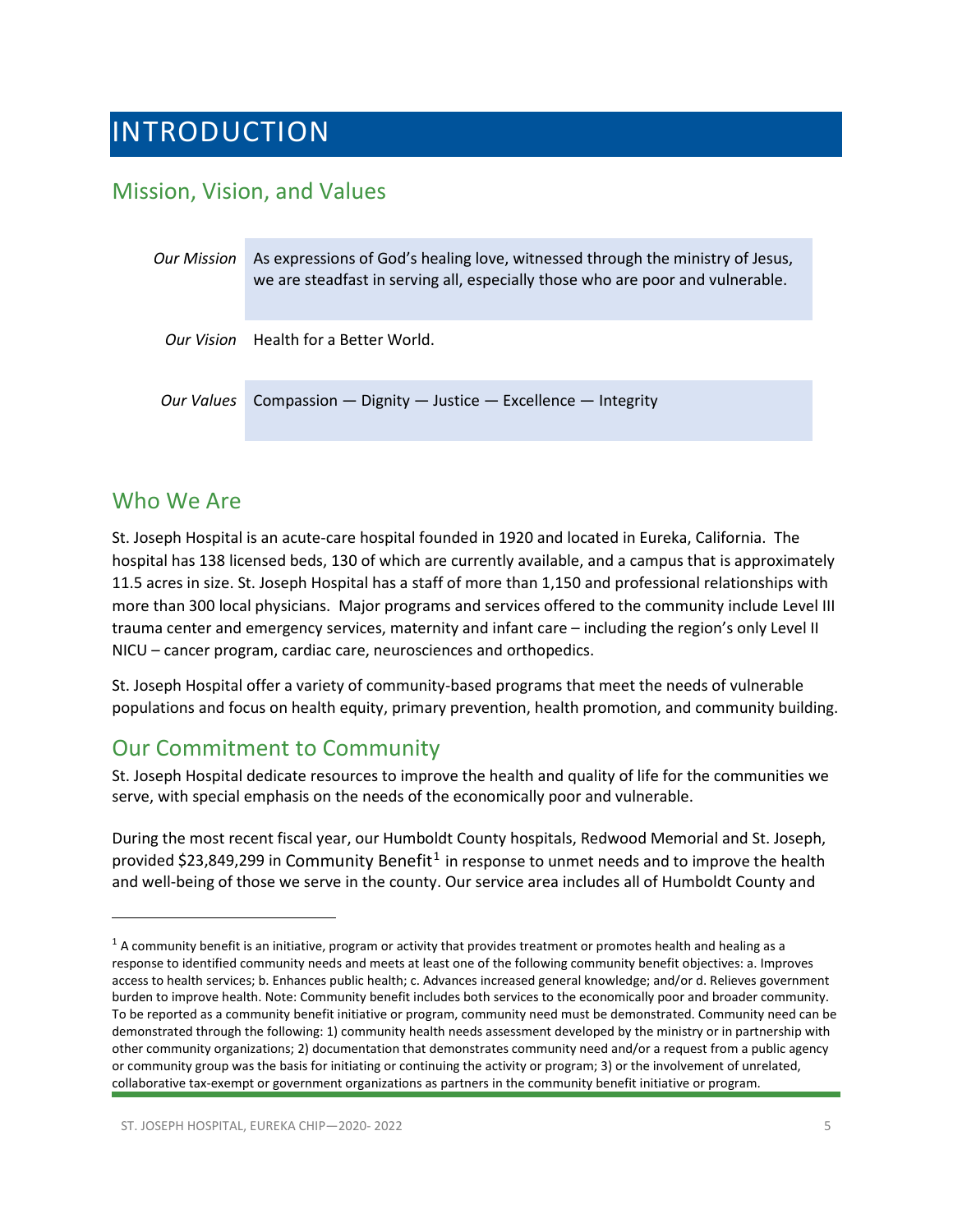several St. Joseph Health ministries: St. Joseph Hospital in Eureka, Redwood Memorial Hospital in Fortuna, St. Joseph Health Medical Group (primary and specialty care), and St. Joseph Home Healthcare.

St. Joseph Hospital further demonstrates organizational commitment to the community health needs assessment (CHNA) through the allocation of staff time, financial resources, participation and collaboration to address community identified needs. The Northern California Regional Director of Community Health Investment and the local Humboldt County Manager of Community Health Investment are responsible for ensuring the compliance Federal 501r requirements as well as providing the opportunity for community leaders and internal hospital leadership, physicians, and others to work together in planning and implementing the resulting Community Health Improvement Plan (CHIP).

### <span id="page-5-0"></span>Health Equity

At Providence St. Joseph Health, we acknowledge that all people do not have equal opportunities and access to living their fullest, healthiest lives due to systems of oppression and inequities. We are committed to ensuring health equity for all by addressing the underlying causes of racial and economic inequities and health disparities. Our Vision is "Health for a Better World," and to achieve that we believe we must address not only the clinical care factors that determine a person's length and quality of life, but also the social and economic factors, the physical environment, and the health behaviors that all play an active role in determining health outcomes.

To ensure that equity is foundational to our CHIP, we have developed an equity framework that outlines the best practices that each of our hospital will implement when completing a CHIP. These practices include, but are not limited to the following



Address root causes of inequities by utilizing evidence-based and leading practices



Explicitly state goal of reducing health disparities and social inequities



Reflect our values of justice and dignity



Leverage community strengths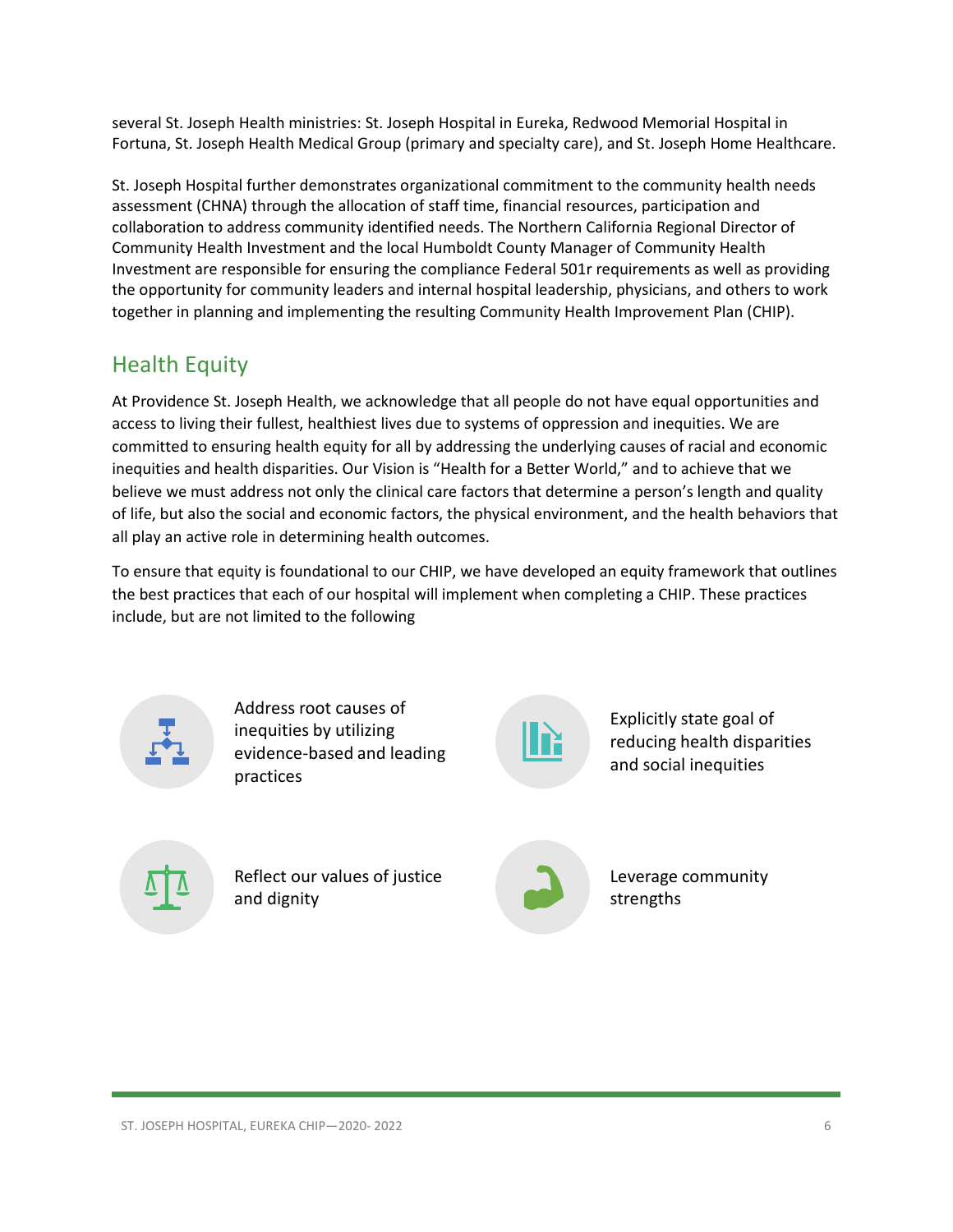# <span id="page-6-0"></span>OUR COMMUNITY

### <span id="page-6-1"></span>Description of Community Served

St. Joseph Hospital, Eureka provides Humboldt County communities with access to advanced care and advanced caring. The service area includes approximately 135,000 people and encompasses the entire county of Humboldt.

### *Figure 1. Humboldt Service Area*



The high need service area includes census tracts identified based upon lower life expectancy at birth, lower high school graduation rates, and more households at or below 200% FPL (annual household income of \$51,500 or less for a family of 4) compared to county averages. These households are more likely to regularly make spending tradeoffs regarding utilities, rent, groceries, medicine, and other basic expenses.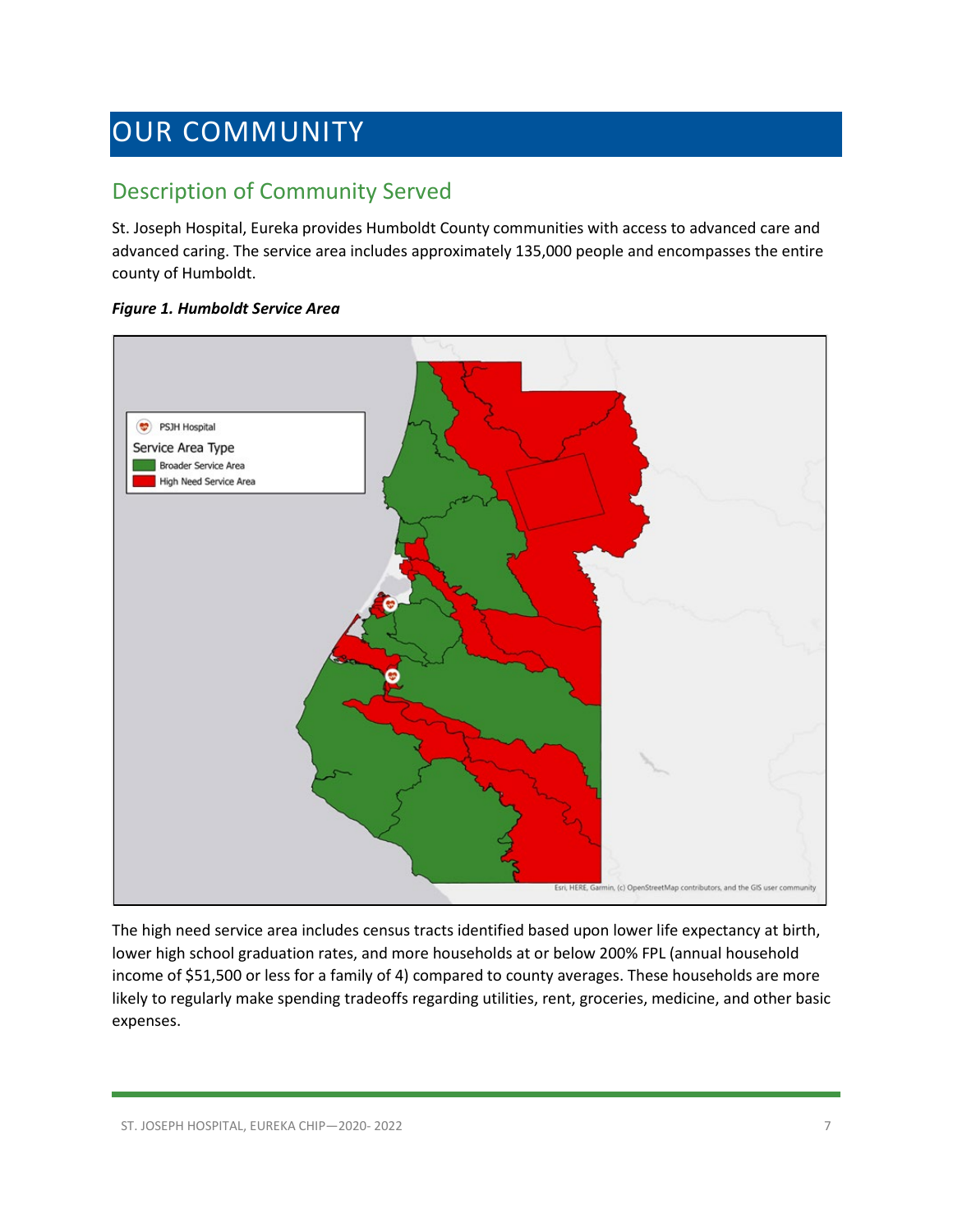### <span id="page-7-0"></span>Community Demographics

### POPULATION AND AGE DEMOGRAPHICS

For the most part, the age distribution is roughly proportional across Humboldt County geographies, with those aged between 18 and 34 slightly more likely to live in a high need area, likely young families and those in and around college towns. Those aged 65-84 are less likely to live in a high need area, perhaps due in part to secondary and/or vacation homes.

The male-to-female ratio is approximately equal across geographies.

Approximately 9% of residents of Humboldt County are veterans, nearly double the state level of 5%.

### POPULATION BY RACE AND ETHNICITY

Those who self-identify as Hispanic are slightly more likely to live in a high need area compared to their non-Hispanic peers. The American Indian population is much more likely to live in a high need area, as are those who identify as "other race."

### SOCIOECONOMIC INDICATORS

### *Table 1. Socioeconomic Indicators for Humboldt County Service Area*

| Indicator                                                                                                                                                            | <b>Humboldt</b><br>County | <b>Broader Service</b><br>Area | <b>High Need</b><br><b>Service Area</b> |
|----------------------------------------------------------------------------------------------------------------------------------------------------------------------|---------------------------|--------------------------------|-----------------------------------------|
| <b>Median Income</b><br>Data Source: American Community Survey<br>Year: 2019                                                                                         | \$44,119                  | \$53,762                       | \$37,484                                |
| <b>Percent of Renter Households with</b><br><b>Severe Housing Cost Burden</b><br>Data Source: American Community Survey<br>Year: Estimates based on 2013 - 2017 data | 30.5%                     | 28.6%                          | 31.3%                                   |

The median income in the high need service area is about \$6,600 lower than Humboldt County. There is about a \$16,000 difference in median income between the broader service area and the high need service area.

Severe housing cost burden is defined as households that are spending 50% or more of their income on housing costs. On average, approximately 30% of households in Humboldt County are severely housing cost burdened. In the high need service area, 31% of renter households are severely housing cost burdened. Within the total service area, there are census tracts in which 40% to 56% of households are experiencing severe housing cost burden.

**Full demographic and socioeconomic information for the service area can be found in th[e 2019 CHNA](https://www.providence.org/-/media/Project/psjh/providence/socal/Files/about/community-benefit/reports/2019chna-humboldtcounty.pdf?la=en&hash=50EF699E23AD7CF4CC0E6E082FF5B11C)  for St. Joseph [Hospital, Eureka.](https://www.providence.org/-/media/Project/psjh/providence/socal/Files/about/community-benefit/reports/2019chna-humboldtcounty.pdf?la=en&hash=50EF699E23AD7CF4CC0E6E082FF5B11C)**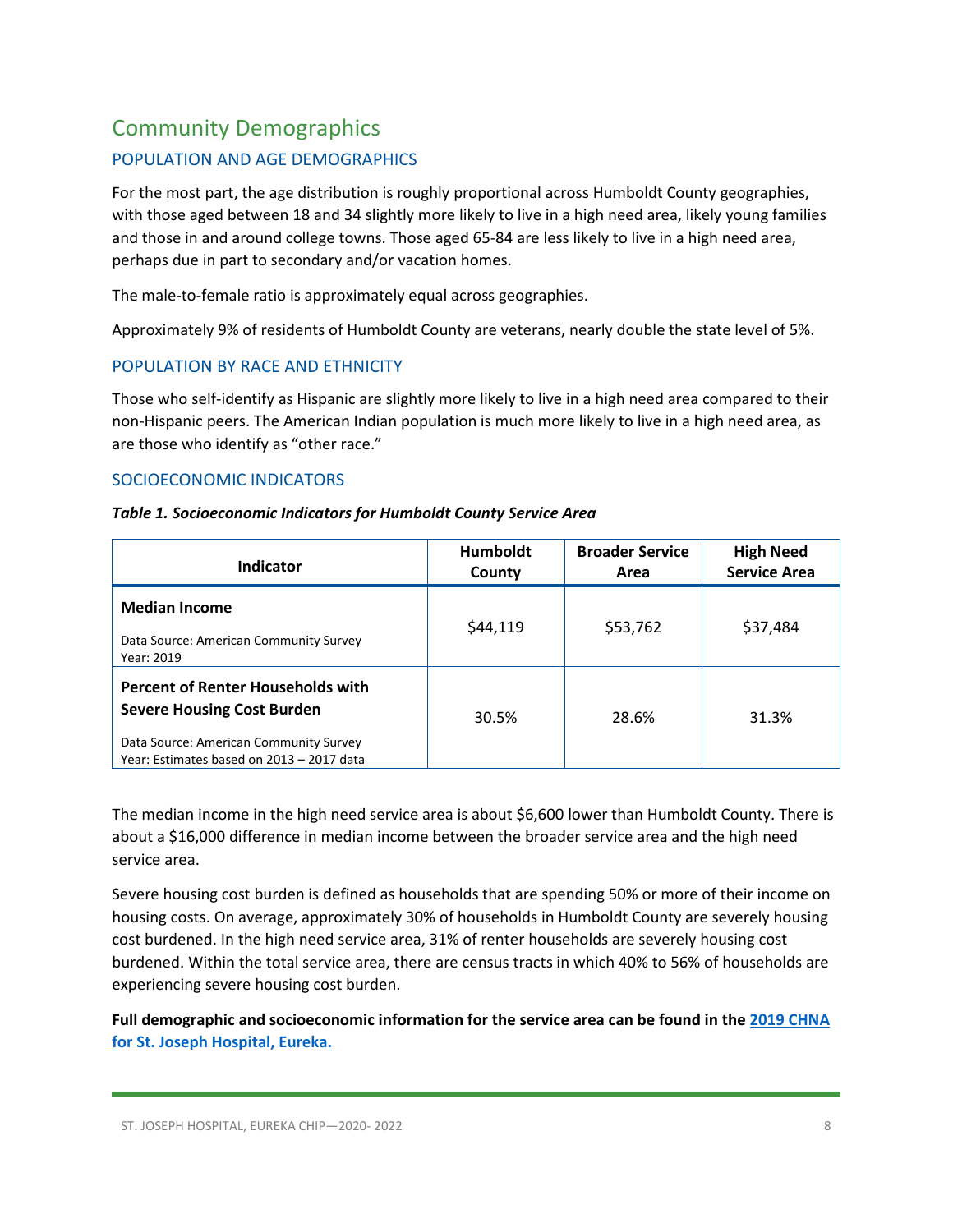# <span id="page-8-0"></span>COMMUNITY NEEDS AND ASSETS ASSESSMENT PROCESS AND RESULTS

### <span id="page-8-1"></span>Significant Community Health Needs Prioritized

The list below summarizes the rank ordered significant health needs identified through the 2019 Community Health Needs Assessment process:

### PRIORITY 1: MENTAL HEALTH & SUBSTANCE USE SERVICES

Mental health and substance use are recognized as being interconnected with several other community needs, with a history of trauma, child abuse/neglect, poverty, and a lack of opportunities as contributors to both mental health challenges and substance use disorders. Experiences with racism and discrimination also contribute to behavioral health needs. There is a lack of mental health and substance use services in the community; specifically, local inpatient care for adults and youth with a serious mental illness as well as follow-up care for patients once discharged, and general support for families (new parents, infants, and early development). There are insufficient psychiatrists and counselors to meet the community need, especially providers for youth, people who are uninsured, and/or Spanishspeaking residents, as well as insufficient harm reduction services (safe and legal injection sites and syringe exchange programs). Barriers to addressing these behavioral health needs include stigma, cost of care, transportation to services within and outside of the community, and a lack of continuity of care due to provider turnover.

### PRIORITY 2: HOMELESSNESS / LACK OF SAFE, AFFORDABLE HOUSING

The lack of affordable, safe housing stock in Humboldt County contributes to individuals with low incomes living unhoused or in overcrowded and unhealthy living conditions. Housing is recognized as being foundational to one's health; people who are stably housed are better able to care for their physical and mental health and remain employed. There is a lack of available housing along the entire spectrum: shelters, supportive housing, family-friendly transitional housing, permanent-supportive housing, and low- and very low-income housing. There is also a lack of services for people experiencing homelessness, such as showers and adult day centers, as well as support services for people once they are housed. Housing stability and affordability for young people and mixed status families is of particular concern. Housing discrimination contributes to Black, Brown, Indigenous, and People of Color (BBIPOC) having more difficulty accessing good-quality, affordable housing.

### PRIORITY 3: RACISM AND DISCRIMINATION

Racism and historical trauma prevent BBIPOC from receiving high-quality, respectful, and responsive health care services. The recent history of forced sterilization of Native American people and experimentation on Black people has contributed to distrust of health care. Stakeholders noted a "corrosive effect" of racism on the mental health of BBIPOC, particularly Native American communities in Humboldt County. The unjust treatment of Latino/a workers by employers and discriminatory housing practices prevent BBIPOC from accessing good-quality, affordable housing. Racism is evident in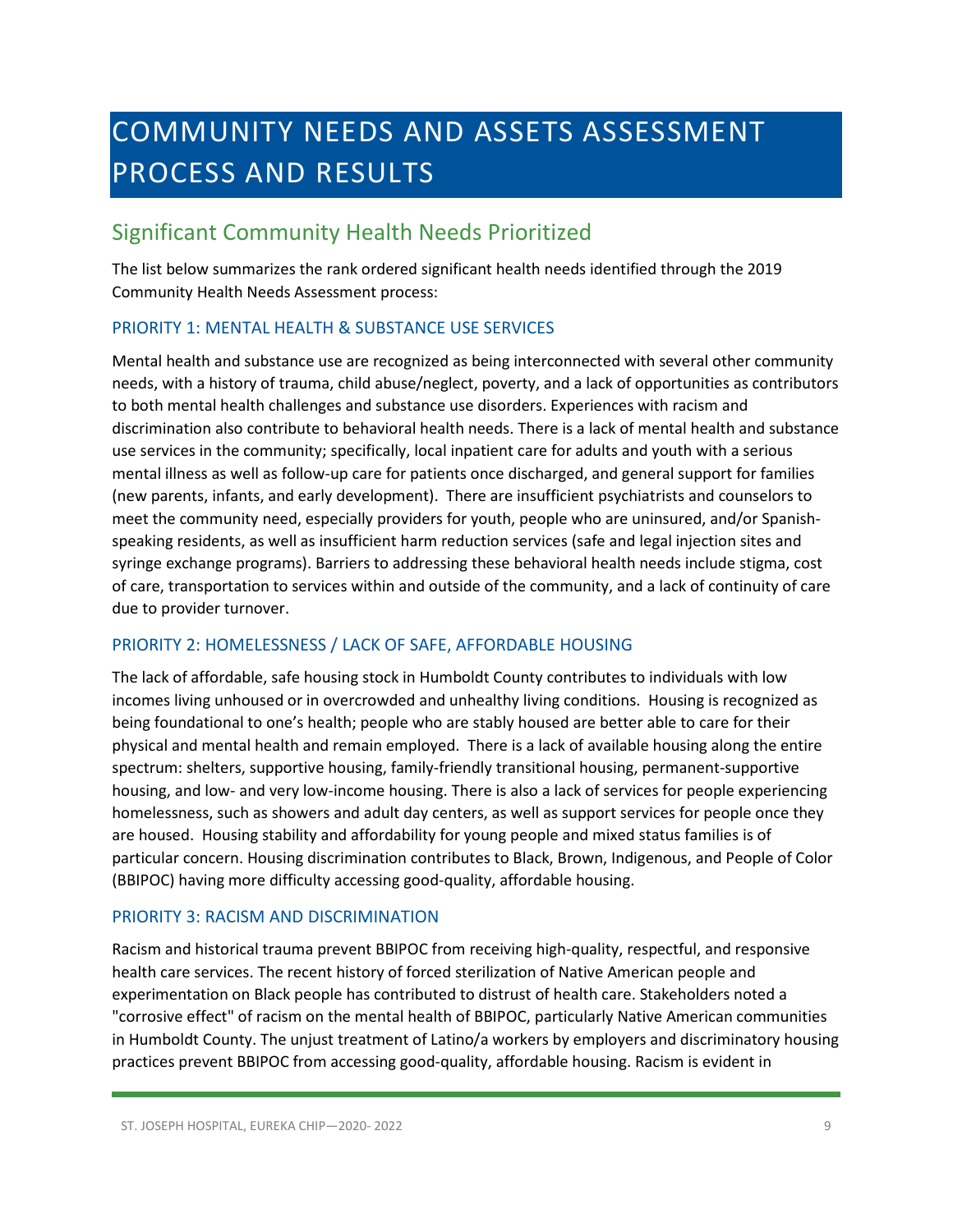education, with BBIPOC students, particularly Native students, not receiving appropriate special education services and being disproportionately and unfairly disciplined. Stakeholders also shared experiences of racism in legal systems.

### PRIORITY 4: ACCESS TO HEALTH CARE

There is an overall lack of primary care providers and specialists within Humboldt County. Transportation to care is a consistent barrier for many, but especially older adults, people with disabilities, and those living in rural areas. Reliable public transportation within the county is a challenge, as well as travel to services outside the county, specifically traveling from the hills of Humboldt into Eureka where most services are located. Cost of care is a major barrier for people who are uninsured or underinsured, especially mixed status households. Appointments during work hours and difficulty navigating the health care system are also barriers. There is a lack of culturally responsive and linguistically appropriate care for Latino/a and Native American communities, as well as a lack of respectful and competent services for transgender youth.

### <span id="page-9-0"></span>Needs Beyond the Hospital's Service Program

No hospital facility can fully address all of the health needs present in its community. While St. Joseph Hospital will employ strategies to address each of the four significant health needs that were prioritized during the CHNA process, partnerships with community organizations and government agencies are critical for achieving the established goals.

St. Joseph Hospital will collaborate with Open Door Community Health Centers, the Public Health Department, Humboldt State University, the Humboldt Network of Family Resource Centers, local philanthropy, and others to address the community needs and coordinate care and referrals to address unmet needs.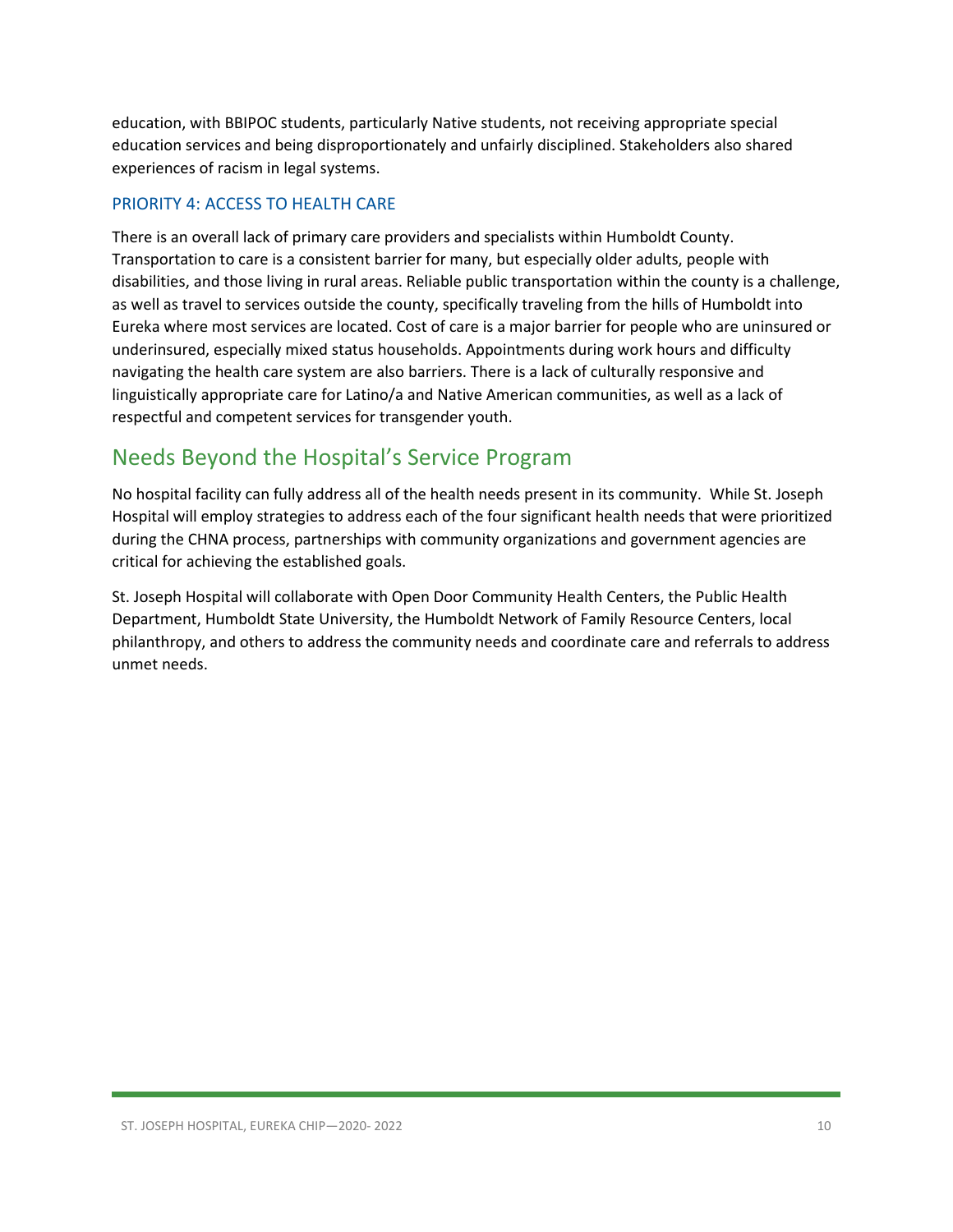# <span id="page-10-0"></span>COMMUNITY HEALTH IMPROVEMENT PLAN

### <span id="page-10-1"></span>Summary of Community Health Improvement Planning Process

The Regional Director, Program Coordinator and local Program Manager developed strategies based on insight from stakeholder interviews and caregiver listening sessions, and input and feedback were provided by the Community Benefit Committee. While the strategies were developed to address specific local needs, the strategies were also designed with the intention of leveraging local strengths to scale efforts across the Northern California region.

The 2020-2022 Community Health Improvement Plan (CHIP) process was disrupted by the SARS-CoV-2 virus and COVID-19, which has impacted all of our communities. While we have focused on crisis response, it has required a significant re-direction of resources and reduced community engagement in the CHIP process.

This CHIP is currently designed to address the needs identified and prioritized through the 2019 CHNA, though COVID-19 will have substantial impacts on our community needs. These impacts are likely to exacerbate some of the needs identified, and cause others to rise in level of priority. While this is a dynamic situation, we recognize the greatest needs of our community will change in the coming months, and it is important that we adapt our efforts to respond accordingly. This CHIP will be updated in 2021 to better document the impact of and our response to COVID-19 in our community. We are committed to supporting, strengthening, and serving our community in ways that align with our Mission, engage our expertise, and leverage our Community Benefit dollars in the most impactful ways.

St. Joseph Hospital anticipates that implementation strategies may change and therefore, a flexible approach is best suited for the development of its response to the CHNA. For example, certain community health needs may become more pronounced and require changes to the initiatives identified by St. Joseph Hospital in the enclosed CHIP.

## <span id="page-10-2"></span>Addressing the Needs of the Community: 2020- 2022 Key Community Benefit Initiatives and Evaluation Plan

### PRIORITY #1: MENTAL HEALTH & SUBSTANCE USE SERIVCES

#### *Community Need Addressed*

There are limited mental health and substance use services throughout Humboldt County. There is a particular need for more psychiatrists, counselors, inpatient care for Serious Mental Illness (youth and adult), follow-up care, harm reduction services and preventative care.

### *Goal (Anticipated Impact)*

Increased access to mental health and substance use services.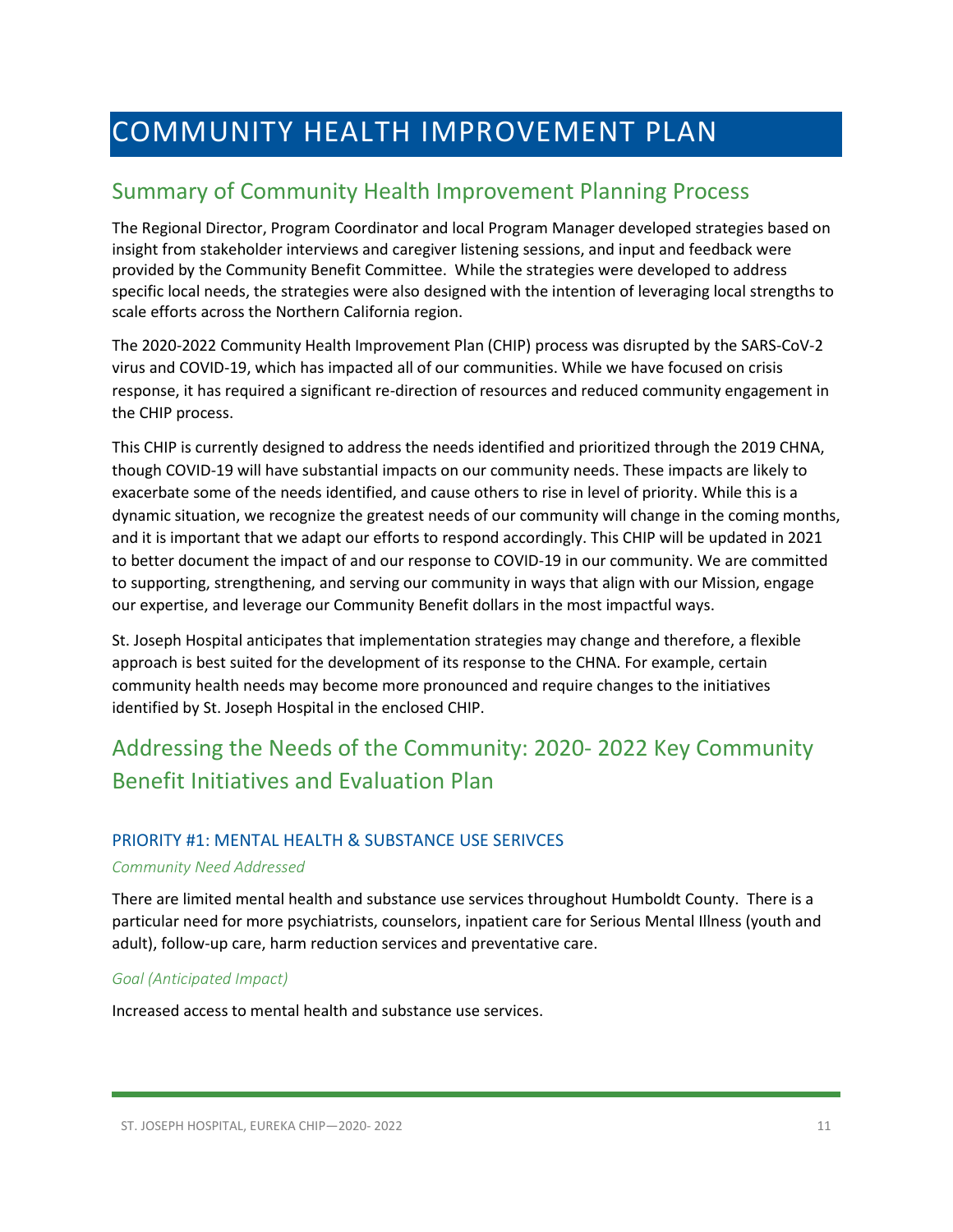### *Table 2. Strategies for Addressing Mental Health & Substance Use Services*

| <b>Strategy</b> |                                                                                                                                            | <b>Target Population</b>               |
|-----------------|--------------------------------------------------------------------------------------------------------------------------------------------|----------------------------------------|
| 1.              | Increase capacity and reduce barriers to mental health &<br>substance use services to address mild to moderate<br>behavioral health needs. | <b>Broader community</b>               |
| 2.              | Increase capacity and reduce barriers to provide<br>bilingual/bicultural mental health & substance use services.                           | Latino/a & undocumented<br>communities |
| З.              | Advocate for increased access to mental health and<br>substance use care with focused community-based solutions.                           | <b>Broader community</b>               |

### *Planned Collaboration*

St. Joseph Hospital values cross-sector collaboration and believes that non-profit organizations, schools, private business and government must work together to solve community-level problems. We plan to collaborate with the following organizations to address this need:

- Waterfront Recovery Services
- Open Door Community Health Centers
- United Indian Health Services
- County of Humboldt, Department of Health and Human Services
- North Coast Health Improvement and Information Network
- First 5 Humboldt
- Humboldt State University
- College of the Redwoods
- Humboldt Network of Family Resource Centers
- Providence Government Affairs
- Work 2 Be Well
- Local school districts

### *Resource Commitment*

St. Joseph Hospital will commit staff time across the CARE Network program, Community Resource Centers, Paso a Paso, and Evergreen Lodge. St. Joseph Hospital offers grants and facilitates funding from various health system sources.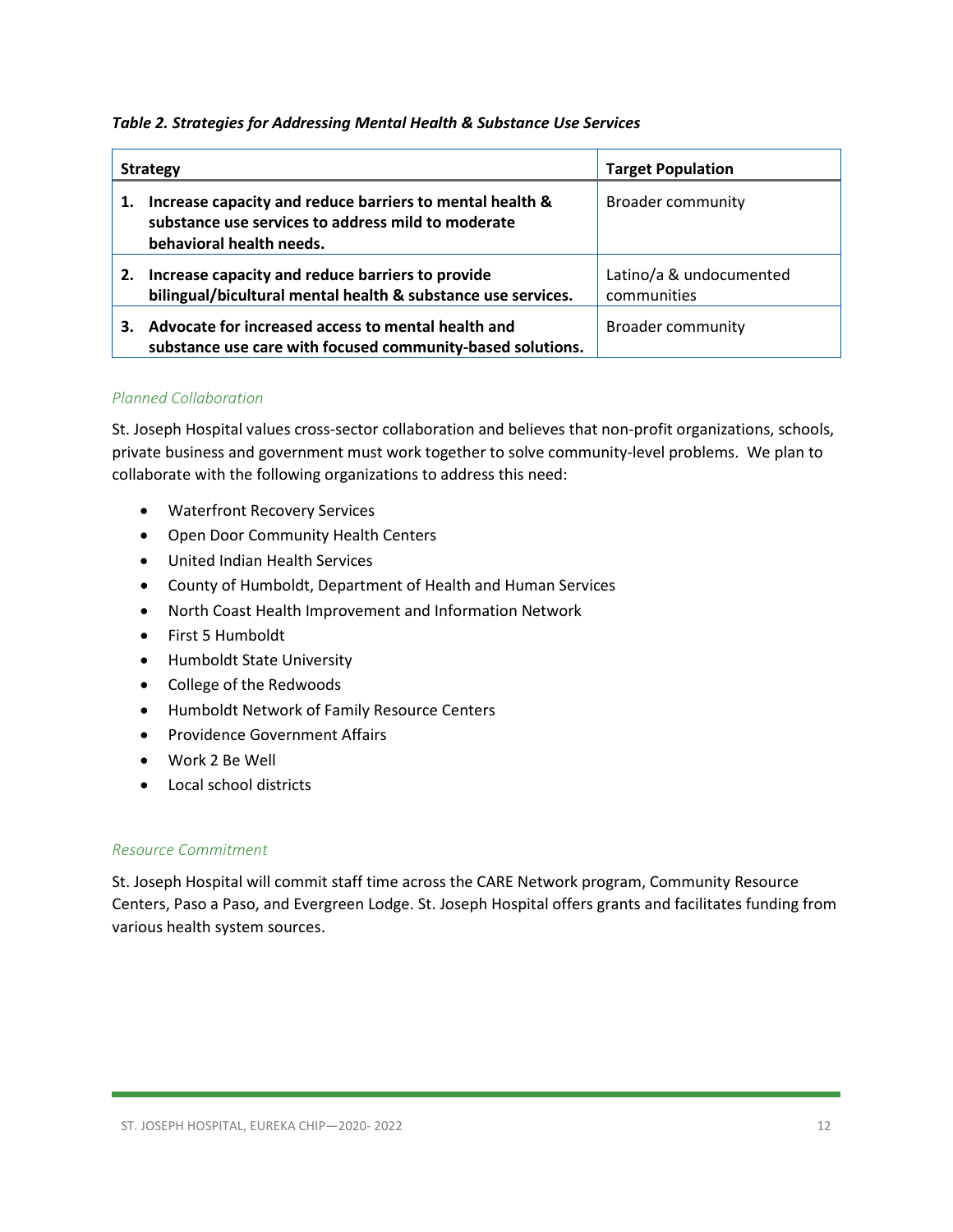### PRIORITY #2: HOMELESSNESS / LACK OF SAFE, AFFORDABLE HOUSING

#### *Community Need Addressed*

Housing is a growing need in Humboldt County. Additional shelters, homeless services, supportive housing, family-friendly transitional housing, permanent-supportive housing, and low- and very lowincome housing are needed to keep people in safe, affordable housing.

### *Goal (Anticipated Impact)*

Increased access to safe and affordable housing across Humboldt County.

### *Table 3. Strategies for Addressing Homelessness/ Lack of Safe, Affordable Housing*

| <b>Strategy</b>                                                                             | <b>Target Population</b>    |
|---------------------------------------------------------------------------------------------|-----------------------------|
| 1. Leverage investments to increase safe and affordable housing                             | BBIPOC & those experiencing |
| stock.                                                                                      | health disparities          |
| 2. Leverage resources through partnerships to expand supportive                             | BBIPOC & those experiencing |
| services.                                                                                   | health disparities          |
| 3. Support policies that prevent homelessness and increase access<br>to affordable housing. | At-risk populations         |

### *Planned Collaboration*

St. Joseph Hospital values cross-sector collaboration and believes that non-profit organizations, private business, education and government must work together to solve community-level problems. We plan to collaborate with the following organizations to address this need:

- Providence Supportive Housing
- Providence Government Affairs
- County of Humboldt, Department of Health and Human Services
- Humboldt Housing and Homeless Coalition
- St. Vincent de Paul
- Eureka Rescue Mission
- The Betty Kwan Chinn Homeless Foundation
- Arcata House Partnership
- Redwood Community Action Agency
- Centro del Pueblo
- Open Door Community Health Centers
- Humboldt Area Foundation
- Redwood Region Economic Development Commission
- Westside Community Improvement Association
- Humboldt State University
- College of the Redwoods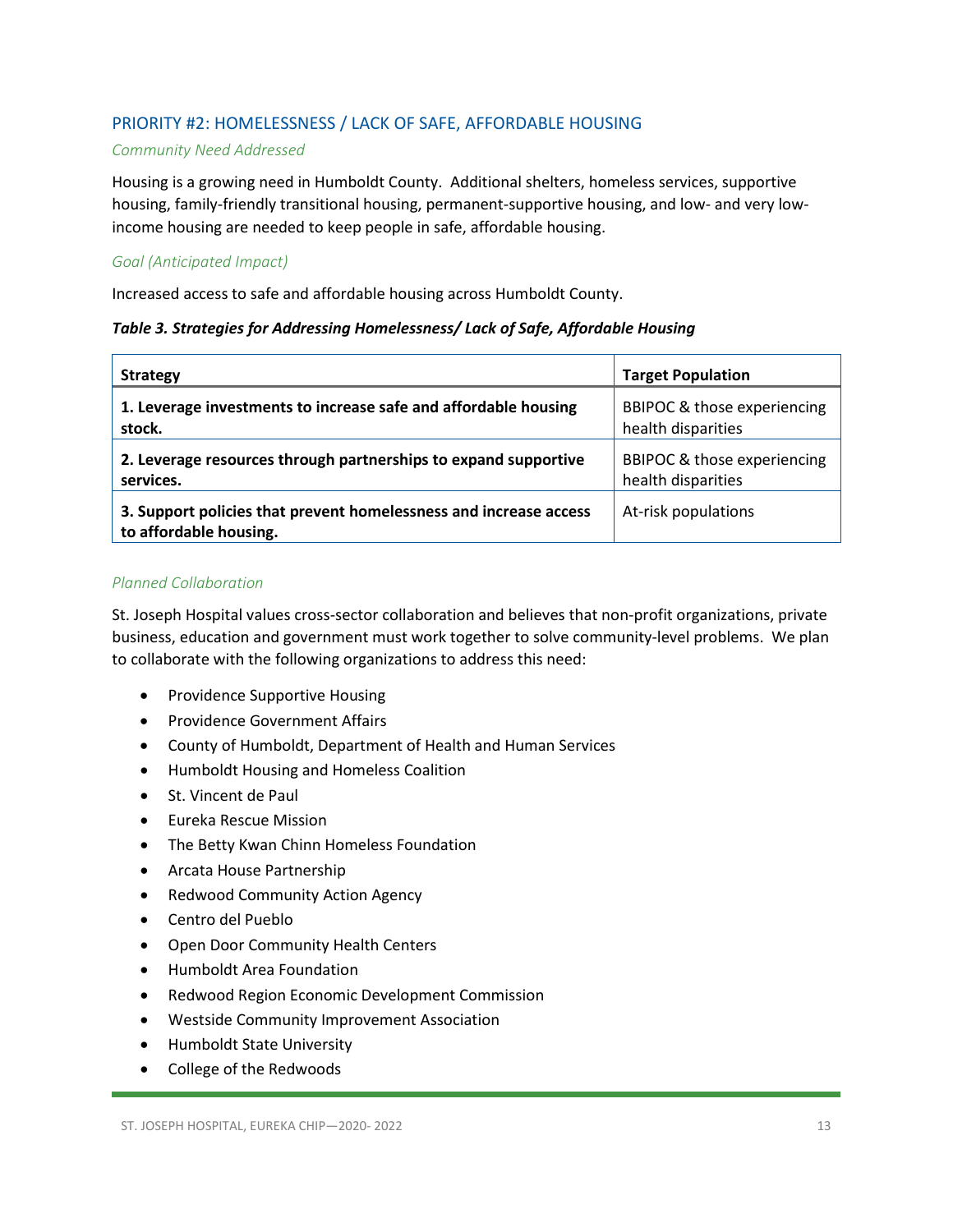#### *Resource Commitment*

St. Joseph Hospital will commit staff time from its Community Health Investment department as well as grants and restricted funding from its Care for the Poor account.

### PRIORITY #3: RACISM AND DISCRIMINATION

#### *Community Need Addressed*

Many individuals experience racism and discrimination within the health care, educational, and legal systems, and when seeking housing. There are known health inequities that exist within our systems of care that prevent people from seeking timely and appropriate services and health care.

### *Goal (Anticipated Impact)*

Improved systems of care for those experiencing health inequities.

#### *Table 4. Strategies for Addressing Racism and Discrimination*

| <b>Strategy</b> |                                                                                                                       | <b>Target Population</b>                                                  |
|-----------------|-----------------------------------------------------------------------------------------------------------------------|---------------------------------------------------------------------------|
|                 | Develop Health Equity Playbook by Q1 2021                                                                             | Native American and<br>Latino/a communities                               |
| 2.              | Partner with Public Health, FQHC, and others for COVID-19<br>outreach, prevention, testing, and mitigation of spread. | Latino/a individuals and<br>families, people<br>experiencing homelessness |
| 3.              | Advocate for policies that address social and economic<br>disparities.                                                | People experiencing health<br>inequities                                  |

#### *Planned Collaboration*

St. Joseph Hospital values cross-sector collaboration and believes that non-profit organizations, private business and government must work together to solve community-level problems. We plan to collaborate with the following organizations to address this need:

- Centro del Pueblo
- Northern California Indian Development Council
- United Indian Health Services
- K'ima:w Medical Center
- St. Vincent de Paul
- Eureka Rescue Mission
- The Betty Kwan Chinn Homeless Foundation
- Arcata House Partnership
- Food for People
- Open Door Community Health Centers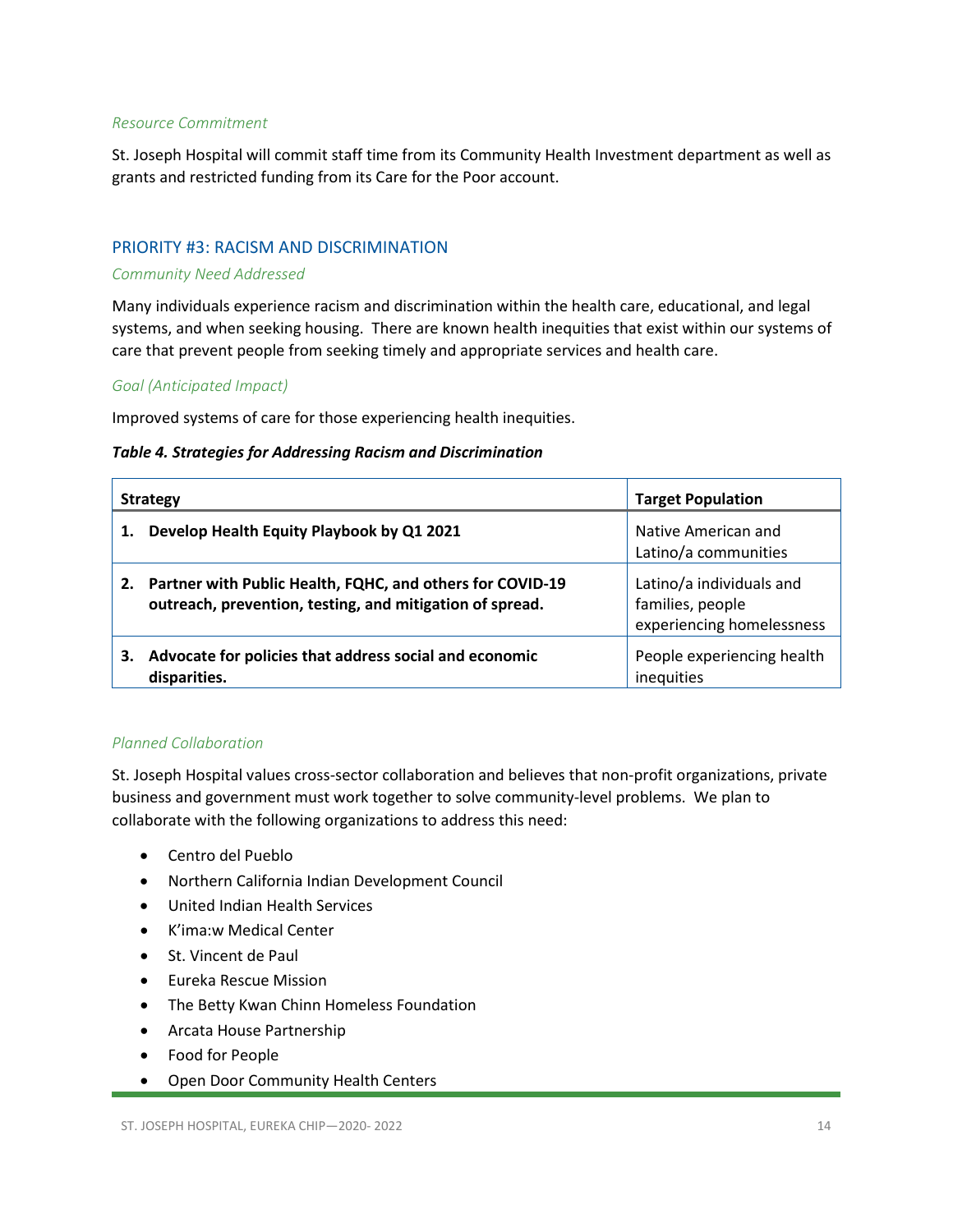- Public Health Department
- Providence Government Affairs
- Humboldt Area Foundation

#### *Resource Commitment*

St. Joseph Hospital will commit staff time from its Community Health Investment department and its various Community Health Investment programs as well as grants and will help leverage resources from the Providence Health Equity Initiative.

### PRIORITY #4: ACCESS TO HEALTH CARE

#### *Community Need Addressed*

There are limited primary and specialty providers in the area. Transportation to care and cost of care are often barriers to receiving needed services.

### *Goal (Anticipated Impact)*

Increased access to health services.

#### *Table 5. Strategies for Addressing Access to Health Services*

| <b>Strategy</b> |                                                                                                                                                     | <b>Target Population</b>                                               |
|-----------------|-----------------------------------------------------------------------------------------------------------------------------------------------------|------------------------------------------------------------------------|
| 1.              | Engage high-risk individuals with CARE Network complex care<br>management teams                                                                     | People with co-occurring<br>socioeconomic and complex<br>medical needs |
| 2.              | Increase capacity for health care services through partnership<br>with FQHC                                                                         | Uninsured and underinsured<br>individuals and families                 |
| 3.              | Provide support related to the Social Determinants of Health<br>to cancer patients receiving care at St. Joseph Hospital<br>through Evergreen Lodge | Cancer patients                                                        |
| 4.              | Collaborate with partners to support a local health careers<br>workforce pipeline                                                                   | <b>Broader community</b>                                               |

### *Planned Collaboration*

St. Joseph Hospital values cross-sector collaboration and believes that non-profit organizations, private business and government must work together to solve community-level problems. We plan to collaborate with the following organizations to address this need:

- Open Door Community Health Centers
- St. Joseph Health Medical Group
- United Indian Health Services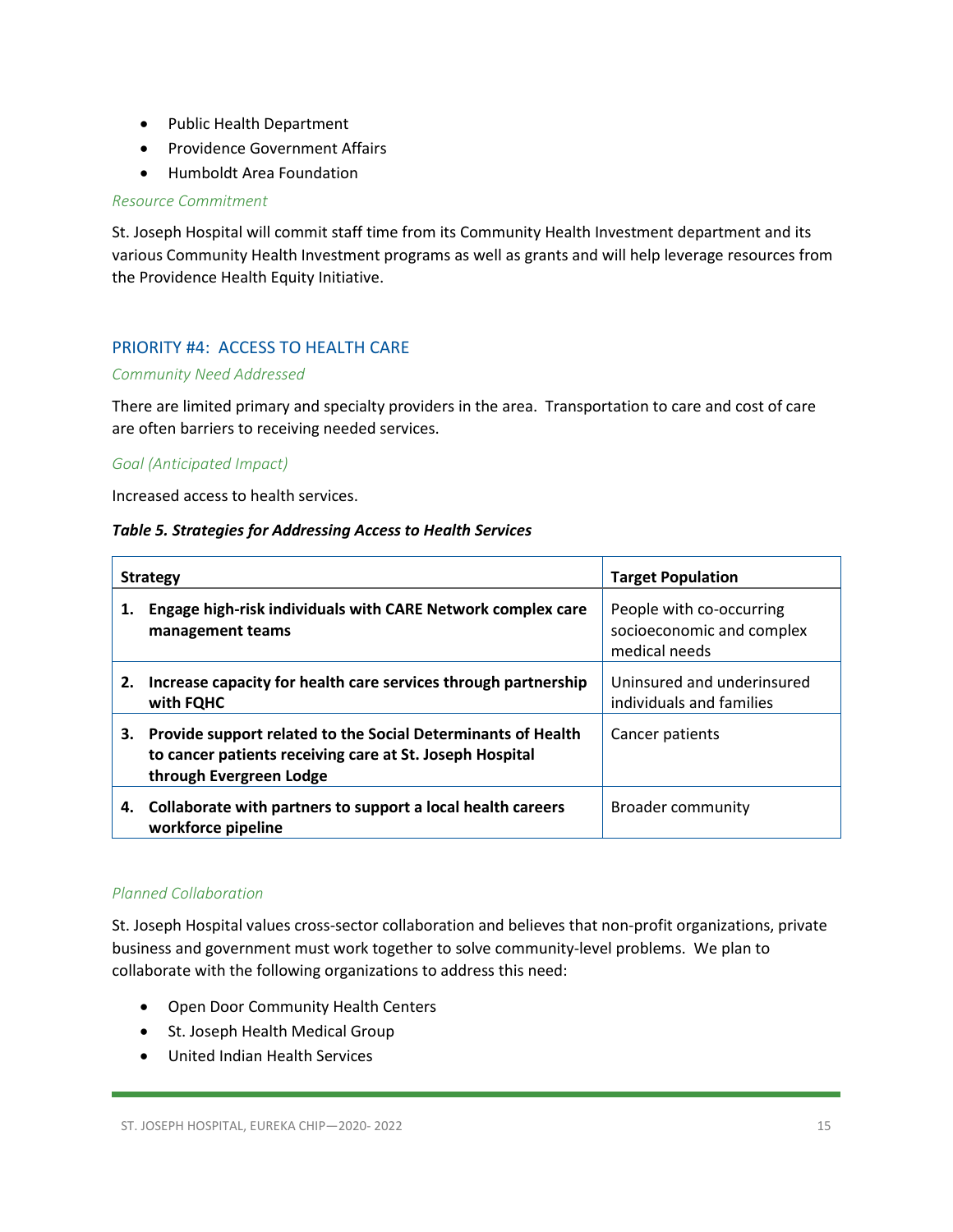- K'ima:w Medical Center
- Humboldt State University
- College of the Redwoods
- Humboldt County Office of Education
- Providence Government Affairs
- Humboldt Area Foundation

### *Resource Commitment*

St. Joseph Hospital will commit staff time from its Community Health Investment department as well as grants and restricted funding from its Care for the Poor account.